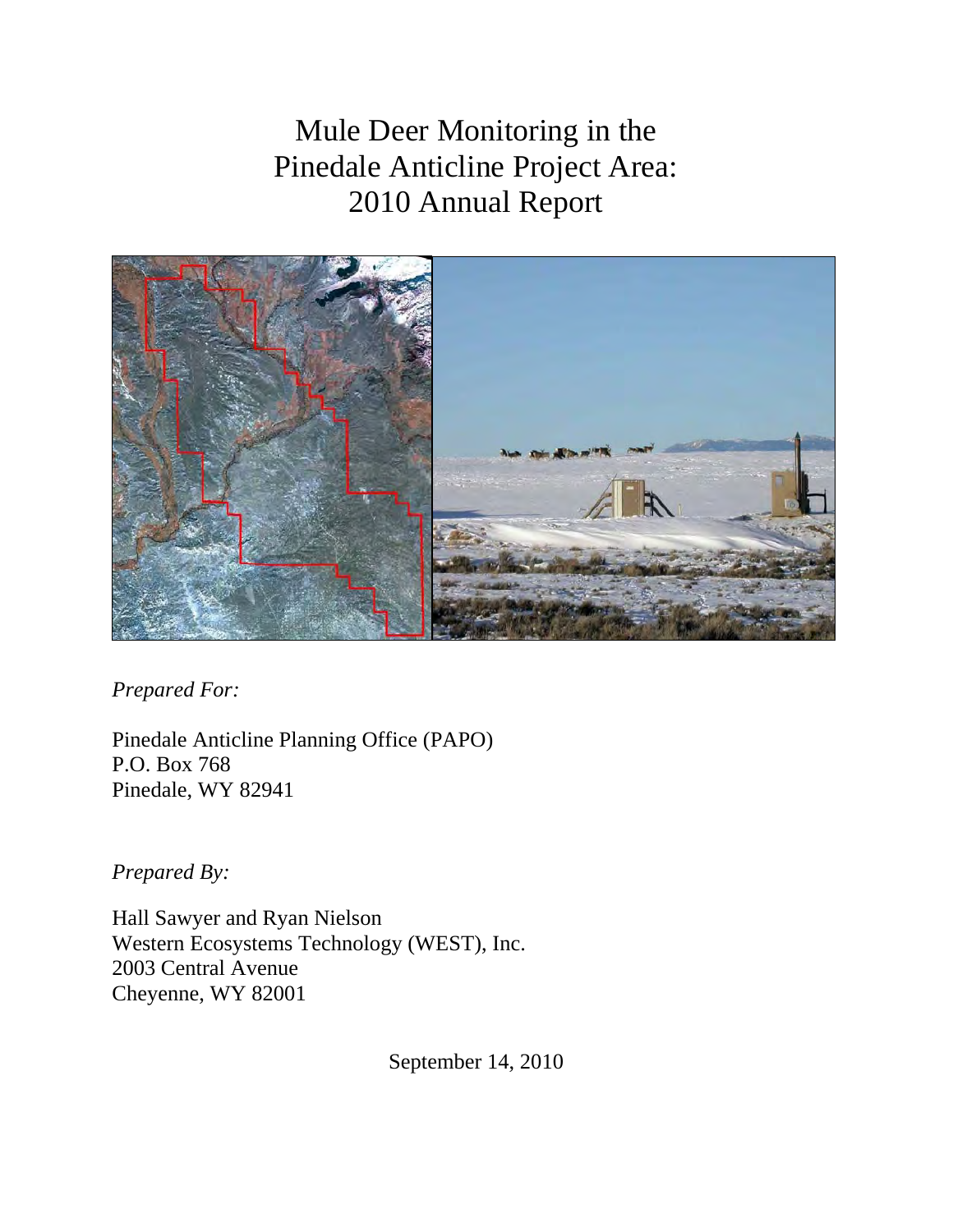# **TABLE OF CONTENTS**

| 3  |
|----|
| 3  |
| 6  |
| 6  |
|    |
| 14 |
| 16 |
| 18 |
|    |
|    |

<u>Page</u>

## 2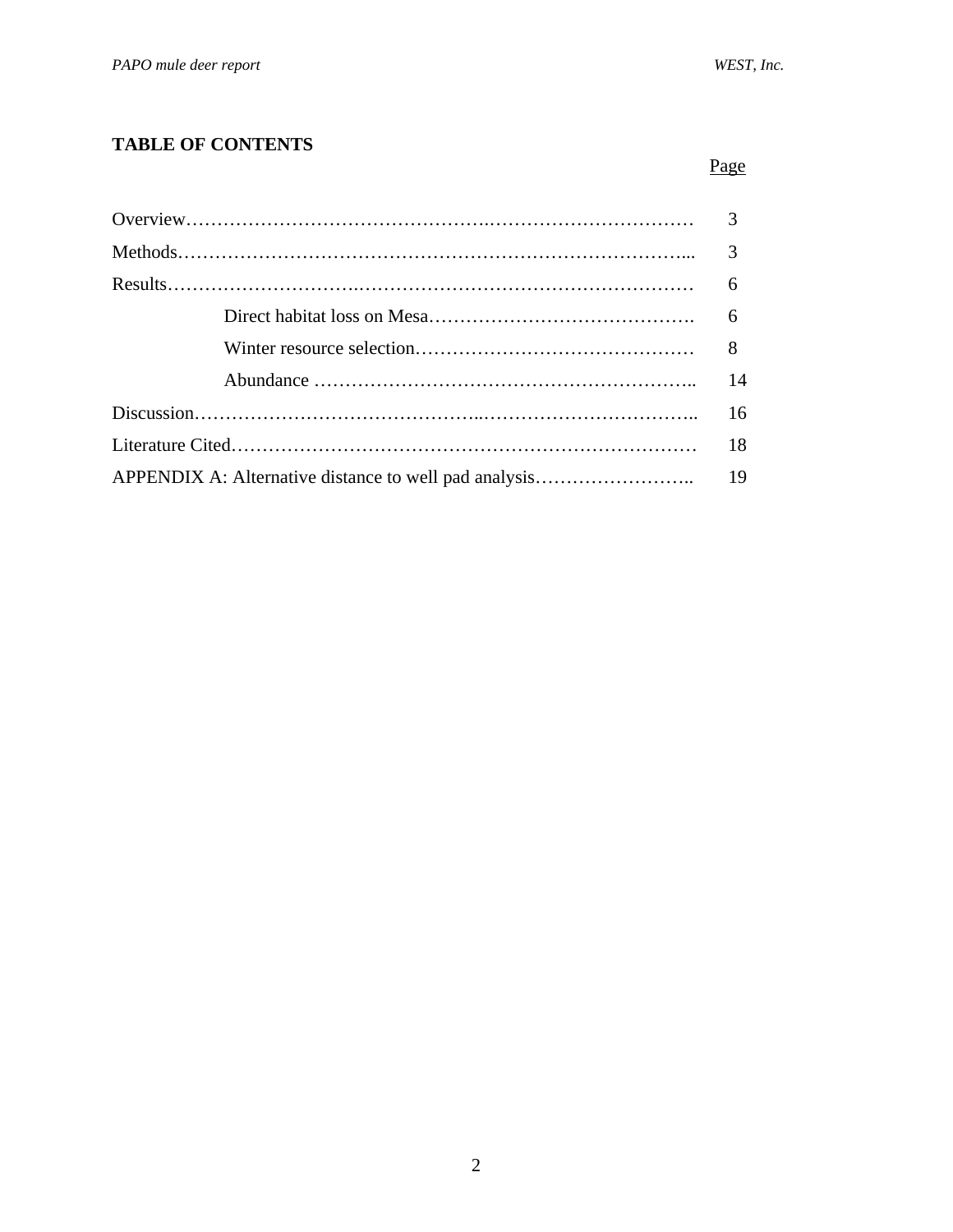### **OVERVIEW**

As part of the record of decision for gas development in the Pinedale Anticline Project Area (PAPA), the Bureau of Land Management (BLM) developed a Wildlife Monitoring and Mitigation Matrix (WMMM) that provides direction for development-phase wildlife monitoring (Table 1; BLM 2008). For mule deer, the matrix was intended to identify monitoring parameters that allow changes in mule deer abundance and avoidance of infrastructure to be quantitatively assessed. Additionally, data from GPS-collared deer can be used for estimating annual survival rates and migration routes. Monitoring was intended to be consistent with previous efforts that began in 2001 and continued through 2007 (Sawyer et al. 2009*a*), such that reasonable comparisons across years could be made. Here, we report monitoring results for winters 2007-08, 2008-09, and 2009-10. Where appropriate (e.g., population trends), we include data from previous years of study.

Table 1. Wildlife monitoring and mitigation matrix (WMMM) developed by the BLM (2008).

|                  |                                |                                             | <b>CHANGES THAT WILL</b>                                                                                                                                                        | <b>SPECIFIC CHANGE</b>                                                                                                                                                                                                                                                             |                                                                                                                                                                                                                            |
|------------------|--------------------------------|---------------------------------------------|---------------------------------------------------------------------------------------------------------------------------------------------------------------------------------|------------------------------------------------------------------------------------------------------------------------------------------------------------------------------------------------------------------------------------------------------------------------------------|----------------------------------------------------------------------------------------------------------------------------------------------------------------------------------------------------------------------------|
| <b>SPECIES</b>   | <b>CRITERIA</b>                | <b>METHOD</b>                               | <b>BE MONITORED</b>                                                                                                                                                             | <b>REQUIRING MITIGATION</b>                                                                                                                                                                                                                                                        | <b>MITIGATION RESPONSES</b>                                                                                                                                                                                                |
|                  | Change in Mesa<br>deer numbers | Current<br>mule deer                        | Change in deer numbers in<br>any year, or a cumulative<br>change over all years.<br>initially compared to<br>average of 05/06 numbers<br>$(2856$ deer)                          | 15% change in any year, or<br>cumulatively over all years,<br>compared to reference<br>area (Sublette mule deer<br>herd unit [average 05/06<br>herd unit population is<br>27,254], or other mutually<br>agreeable area).                                                           | Select mitigation response<br>sequentially as listed below,<br>implement most useful and<br>feasible and monitor results over<br>sufficiently adequate time for the<br>level of impact described by<br>current monitoring. |
| <b>Mule Deer</b> | Avoidance<br>distances         | study, and<br>use of<br><b>WGFD</b><br>data | Average of any 2-year<br>avoidance distance from<br>well pads and roads, and a<br>concurrent change in deer<br>numbers compared to<br>average of 05/06 numbers<br>$(2856$ deer) | Average of 0.5 km change<br>per year over 2 years, and<br>a concurrent 15% change<br>in deer numbers in any<br>year, compared to<br>reference area (Sublette<br>mule deer herd unit<br>Javerage 05/06 herd unit<br>population is 27,2541, or<br>other mutually agreeable<br>area). | Select mitigation response<br>sequentially as listed below.<br>implement most useful and<br>feasible and monitor results over<br>sufficiently adequate time for the<br>level of impact described by<br>current monitoring. |

| Wildlife Monitoring and Mitigation Matrix |  |  |
|-------------------------------------------|--|--|
|                                           |  |  |

## **METHODS**

#### **Direct habitat loss**

We used satellite imagery and GIS software to digitize road networks and well pads associated with natural gas development in the Mesa, 2000-2009. We did not include pipeline routes or seismic tracks in our analysis because the resolution of the imagery was not fine enough to delineate those features. Areas within the PAPA, but outside the Mesa were not considered. We used high-resolution (10-m) images purchased from Spot Image Corporation (Chantilly, Virginia, USA). We collected images in early fall after most annual construction activities (e.g., well pad and road building) were complete, but prior to snow accumulation. Raw images were processed by SkyTruth (Sheperdstown, West Virginia, USA). Isolated compressor stations located among well pads were digitized and classified as well pads. Acreage estimates associated with road networks were based on an average road width of 30 ft.

#### **Resource Selection**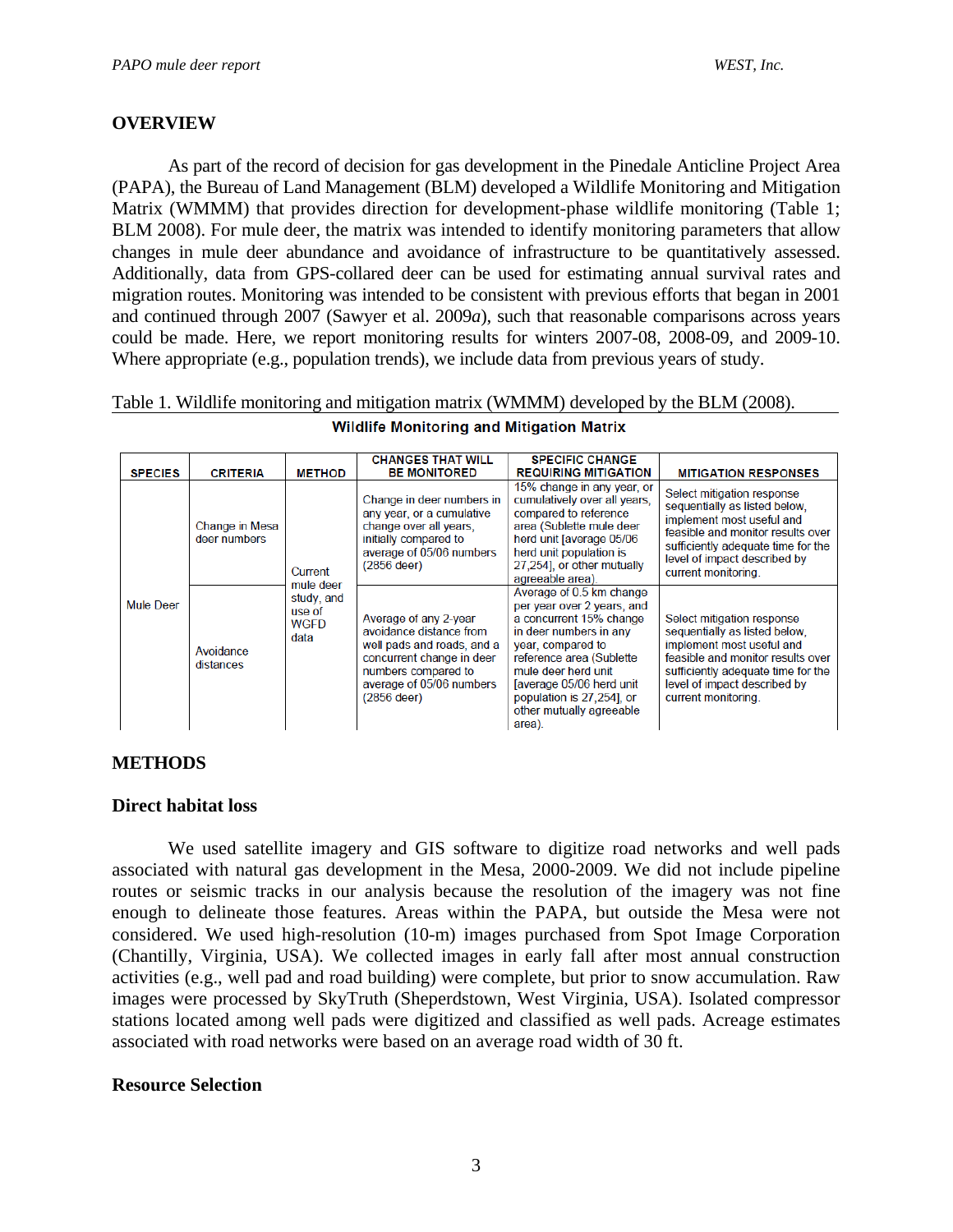### *Capture and Collaring:*

We captured 30 adult female mule deer on December 8, 2009 and equipped them with spread-spectrum GPS collars. Capture efforts were split between the Mesa (*n*=17) and Ryegrass/Soapholes (*n*=13). We attempted to sample deer in proportion to their relative abundance across both winter ranges. Collars were programmed to collect locations every 3 hours during non-summer months and every 25 hours during summer (July 1 – September 30). The spread spectrum technology, which allows data to be downloaded remotely, was activated for 4 hours on a designated Thursday of each month. Collars were equipped with release mechanisms designed to drop the collar off the animal on April 1, 2011. These data were supplemented with GPS collars left over from the Phase II of the Sublette Mule Deer Study (Sawyer et al. 2009*a*).

### *Statistical Analysis:*

Our approach to resource selection analysis followed that of Sawyer et al. (2006, 2009*a, b*), where the animal is treated as the experimental unit and probability of use is estimated for each animal as a function of habitat variables including slope, elevation, and distance to well pad. This approach consisted of 5 basic steps where we: 1) measured habitat variables at 4,500 randomly selected circular sampling units, 2) counted the number of deer locations in the sampling units for each GPS-collared deer, 3) used the number of deer locations (i.e., frequency of use) as the response variable in a multiple regression analysis to model the probability of use for each deer as a function of habitat variables, 4) averaged the coefficients of individual models to develop a population-level model, and then 5) mapped predictions of the population-level model. This method treats the marked animal as the experimental unit, thereby eliminating two



of the most common problems with resource selection analyses, pooling data across individuals and ignoring spatial or temporal correlation in animal locations (Thomas and Taylor 2006). An additional benefit of treating each animal as the experimental unit is that inter-animal variation can be examined (Thomas and Taylor 2006) and population-level inference can be made by averaging coefficients across individual models (Millspaugh et al. 2006, Sawyer et al. 2009*b*). We used the same study area defined in earlier monitoring efforts (Sawyer et al. 2009*a*), so that comparisons could be made across years, including pre-development (Fig. 1).

Figure 1. Study area and population-level model predictions prior to large-scale gas development, during winters 1998-99 and 1999-2000.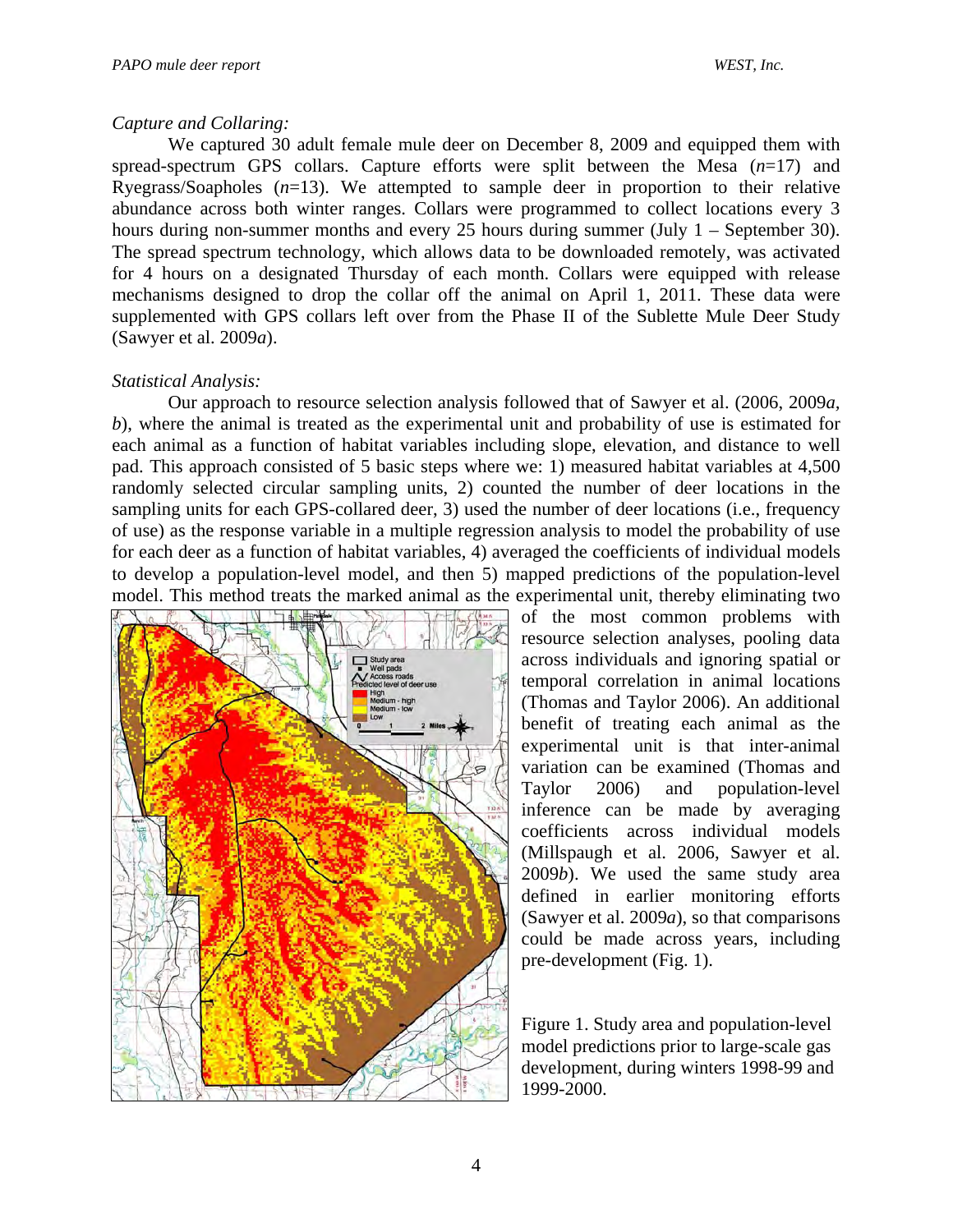#### **Abundance**

 We estimated abundance in the Mesa and Ryegrass/Soapholes areas using aerial counts similar to Freddy et al. (2004), where  $1-\text{mi}^2$  quadrat units were systematically sampled by helicopter (Fig. 1). The size of the sampling frame was  $68 \text{ mi}^2$  in the Mesa and  $33 \text{ mi}^2$  in the Ryegrass/Soapholes. The size of the sampling frames reflected the relative size of each winter range. We conducted counts in February and sampled half of the quadrats in each area. A real-time flight path was traced into the on-board GPS and once the perimeter was established the quadrat interiors were systematically searched. We recognize that group size and vegetative cover may influence the probability of detection (Samuel et al. 1987), however we did not correct for potential visibility bias because the treatment and reference areas did not contain forest vegetation; rather they were characterized by homogenous sagebrush stands and snow cover. Further, when survey areas contain large concentrations of animals that are widely distributed, recognition of individual groups may be nearly impossible and attempting to determine visibility correction factors for groups is likely not feasible in these situations (Samuel et al. 1987). We used equations from Thompson et al. (1998) to calculate abundance and variance estimates. Across all years, abundance estimates and their estimated standard errors were used to fit a weighted least-squares regression line and test whether or not the line (i.e., trend) had a slope that differed from zero. As requested by Pinedale Anticline Planning Office (PAPO), we also compared abundance estimates in the Mesa with those estimated by the Wyoming Game and Fish Department (WGFD) for the entire Sublette herd unit.



Figure 1. Location of 1-mi2 quadrats in Mesa (*n*=68) and Ryegrass/Soapholes (*n*=33).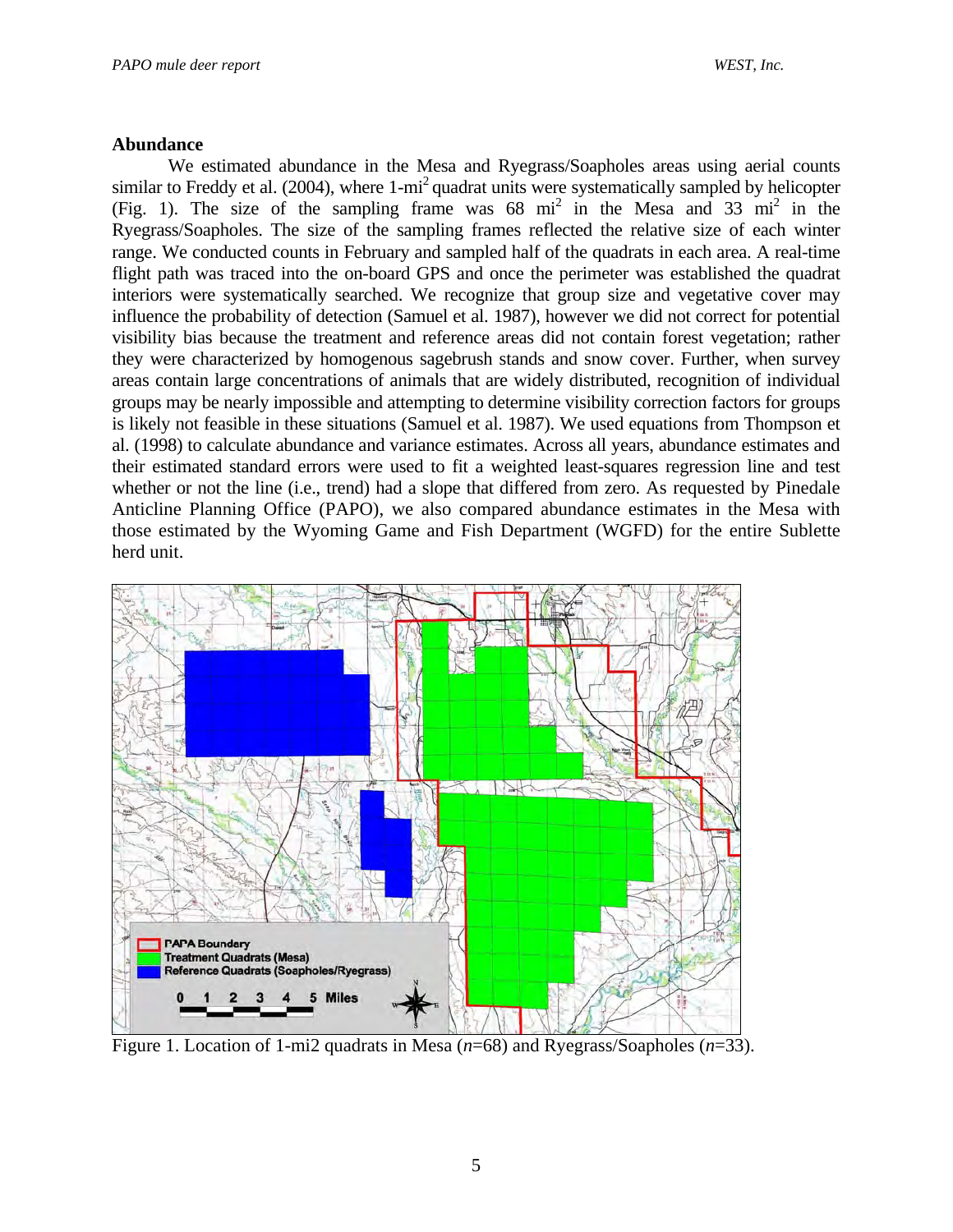## **RESULTS**

### **Direct Habitat Loss**

Since development of the PAPA began in 2000, well pad and road construction on the Mesa has resulted in approximately  $1,857$  acres  $(2.9 \text{ mi}^2)$  of direct habitat loss to mule deer winter range (Table 2). Relative to the 100-mi<sup>2</sup> Mesa, this habitat loss represents 2.9% of the area. However, this estimate does not include the loss of habitat due to pipeline routes. Most habitat loss occurred between 2002 and 2005, however there were considerable levels of new development in 2008 (Fig. 2), following approval of the supplemental environmental impact statement (BLM 2008). Overall, the vast majority (85%) of habitat loss on the Mesa was associated with well pads, rather than roads (Table 1). Figure 3 shows satellite image of Mesa prior to development (1999) and 9 years into development (2009).

Table 2. Summary of annual and cumulative direct habitat loss (i.e., surface disturbance) associated with road networks and well pads on the Mesa, 2000-2009.

| Year  | Roads (mi) | Roads (acres) | Well Pads (acres) | Total (acres) | % Roads | % Well Pads |
|-------|------------|---------------|-------------------|---------------|---------|-------------|
| 2000  | 11.4       | 41            | 39                | 80            | 51%     | 49%         |
| 2001  | 13.5       | 49            | 119               | 168           | 29%     | 71%         |
| 2002  | 19.9       | 72            | 215               | 287           | 25%     | 75%         |
| 2003  | 12.5       | 45            | 242               | 287           | 16%     | 84%         |
| 2004  | 4.4        | 16            | 226               | 242           | 7%      | 93%         |
| 2005  | 6.8        | 25            | 222               | 247           | 10%     | 90%         |
| 2006  | 1.7        | 6             | 65                | 71            | 9%      | 91%         |
| 2007  | 0.4        |               | 135               | 136           | 1%      | 99%         |
| 2008  | 3.7        | 13            | 230               | 243           | 6%      | 94%         |
| 2009  | 0.2        |               | 93                | 94            | 1%      | 99%         |
| Total | 74.5       | 271           | 1,586             | 1,857         | 15%     | 85%         |



Figure 2. Proportion of habitat loss associated with well pads and access roads on the Mesa, 2000-2009.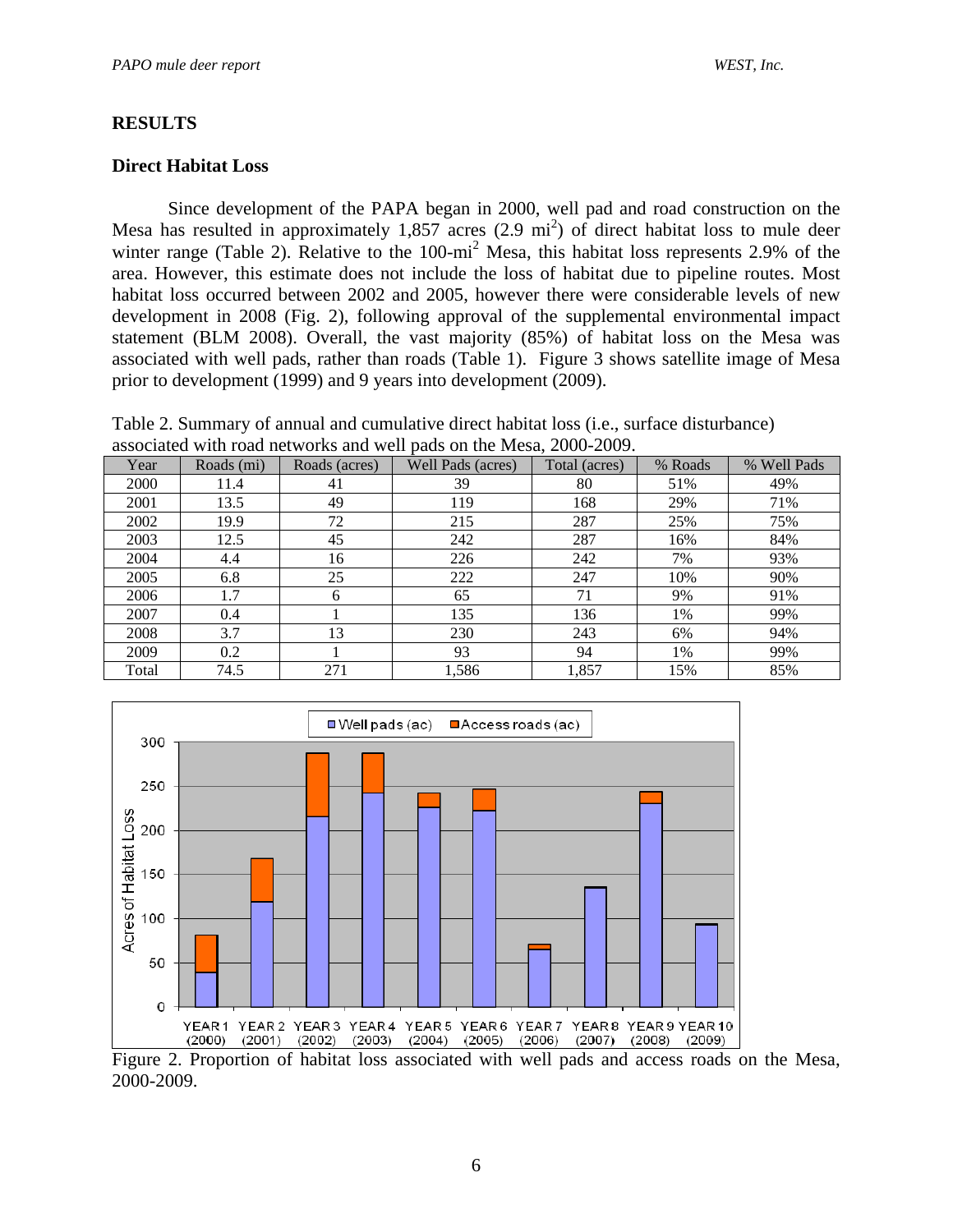

Figure 3. Satellite image of Mesa in 1999 (left) compared to 2009 (right).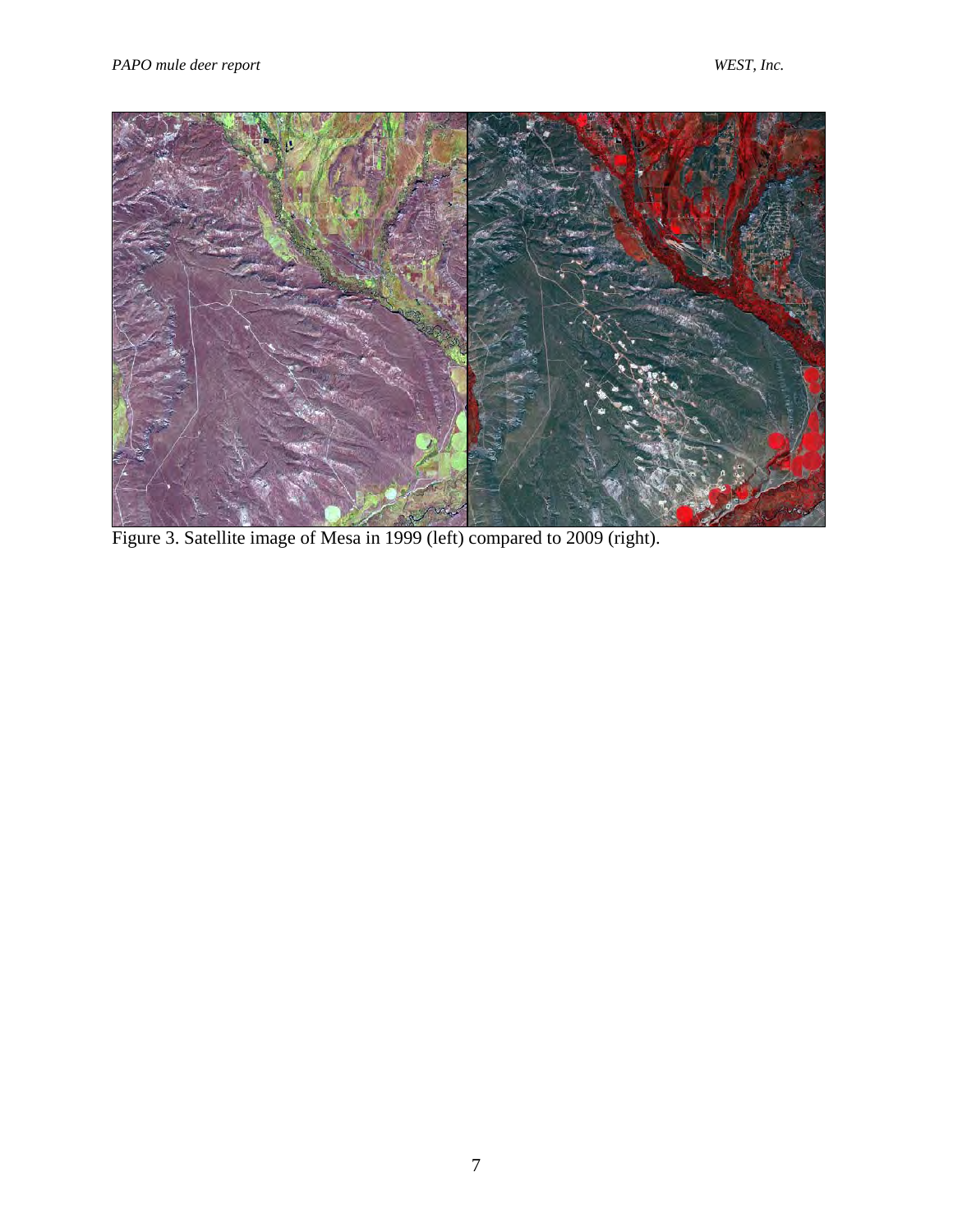### **Resource Selection: Winter 2007-08**

We used 16,818 locations collected from 15 GPS-collared mule deer to estimate individual and population-level models for the 2007-08 winter (Table 3). Models included elevation, slope, and distance to well pad. Coefficients from the population-level model suggest that deer selected for areas with higher elevations, moderate slopes, and away from well pads. Areas with the highest predicted level of use had an average elevation of 2,227 m, slope of 5.16 degrees and were 3.44 km from well pads (Table 4). The predictive map indicated that deer use was lowest in areas with clusters of well pads (Fig. 4). The predicted levels of use were noticeably different than those observed prior to development (Fig. 1).

|                         |            |           |          |                    | Distance | <b>Distance</b>      |
|-------------------------|------------|-----------|----------|--------------------|----------|----------------------|
| Deer ID                 | $\beta$    | elevation | slope    | slope <sup>2</sup> | to well  | to well <sup>2</sup> |
|                         | $-53.253$  | 0.015     | 0.377    | $-0.018$           | 5.993    | $-0.894$             |
| $\overline{2}$          | $-82.992$  | 0.031     | 0.220    | $-0.009$           | 2.365    | $-0.230$             |
| 3                       | $-95.261$  | 0.031     | 0.200    | $-0.010$           | 8.933    | $-1.138$             |
| $\overline{\mathbf{4}}$ | $-36.248$  | 0.012     | 0.306    | $-0.017$           | $-0.726$ | $-0.810$             |
| 5                       | $-144.352$ | 0.050     | 0.707    | $-0.032$           | 7.941    | $-0.651$             |
| 6                       | $-40.804$  | 0.014     | 0.408    | $-0.024$           | $-1.544$ | 0.184                |
| 7                       | $-3.162$   | $-0.003$  | 0.470    | $-0.023$           | 1.669    | $-0.558$             |
| 8                       | $-41.136$  | 0.014     | $-0.038$ | 0.007              | $-0.560$ | 0.091                |
| $\boldsymbol{9}$        | $-115.420$ | 0.016     | 0.527    | $-0.023$           | 31.617   | $-3.436$             |
| <b>10</b>               | $-72.899$  | 0.020     | 0.394    | $-0.016$           | 11.021   | $-1.572$             |
| 11                      | $-28.811$  | 0.008     | 0.251    | $-0.016$           | 1.572    | $-0.323$             |
| 12                      | $-18.691$  | 0.002     | 0.362    | $-0.028$           | 4.873    | $-1.060$             |
| 13                      | $-27.386$  | 0.008     | 0.353    | $-0.013$           | 0.957    | $-0.631$             |
| 14                      | $-42.007$  | 0.015     | 0.406    | $-0.029$           | $-2.369$ | 0.296                |
| 15                      | $-60.779$  | $-0.005$  | 0.286    | $-0.009$           | 22.647   | $-1.991$             |
| Average                 | $-57.547$  | 0.015     | 0.349    | $-0.017$           | 6.293    | $-0.848$             |
| <b>SE</b>               | 9.920      | 0.004     | 0.043    | 0.003              | 2.453    | 0.246                |
| <i>P</i> -value         | < 0.001    | < 0.001   | < 0.001  | < 0.001            | 0.022    | 0.004                |

Table 3. Coefficients for individual deer and population-level model during the 2007-08 winter. Model coefficients indicate that 11 of 15 deer selected for areas away from well pads.

Table 4. Average values of model variables in low, medium-low, medium-high, and high use deer categories during the 2007-08 winter.

| Model Variables           | Predicted Mule Deer Use |             |            |       |  |  |
|---------------------------|-------------------------|-------------|------------|-------|--|--|
|                           | High                    | Medium-High | Medium-Low | Low   |  |  |
| Elevation (m)             | 2.220                   | 2.198       | 2.243      | 2.226 |  |  |
| Slope (degrees)           | 4.97                    | 3.19        | 3.88       | 2.90  |  |  |
| Distance to well pad (km) | 3.59                    | 3.05        | 1.34       | 0.24  |  |  |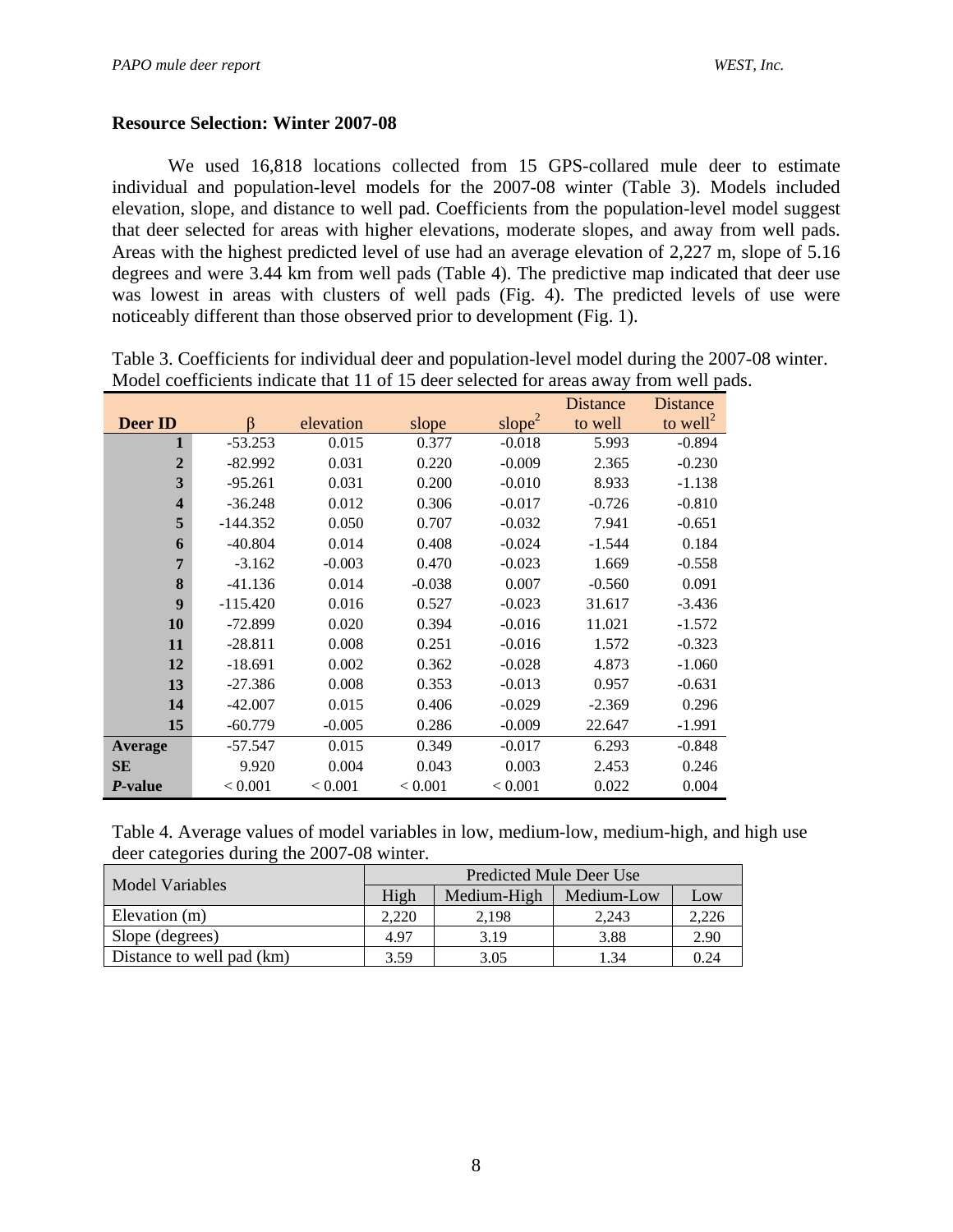

Figure 4. Predicted level of mule deer habitat use during Year 8 (winter of 2007-08) of natural gas development on the Mesa.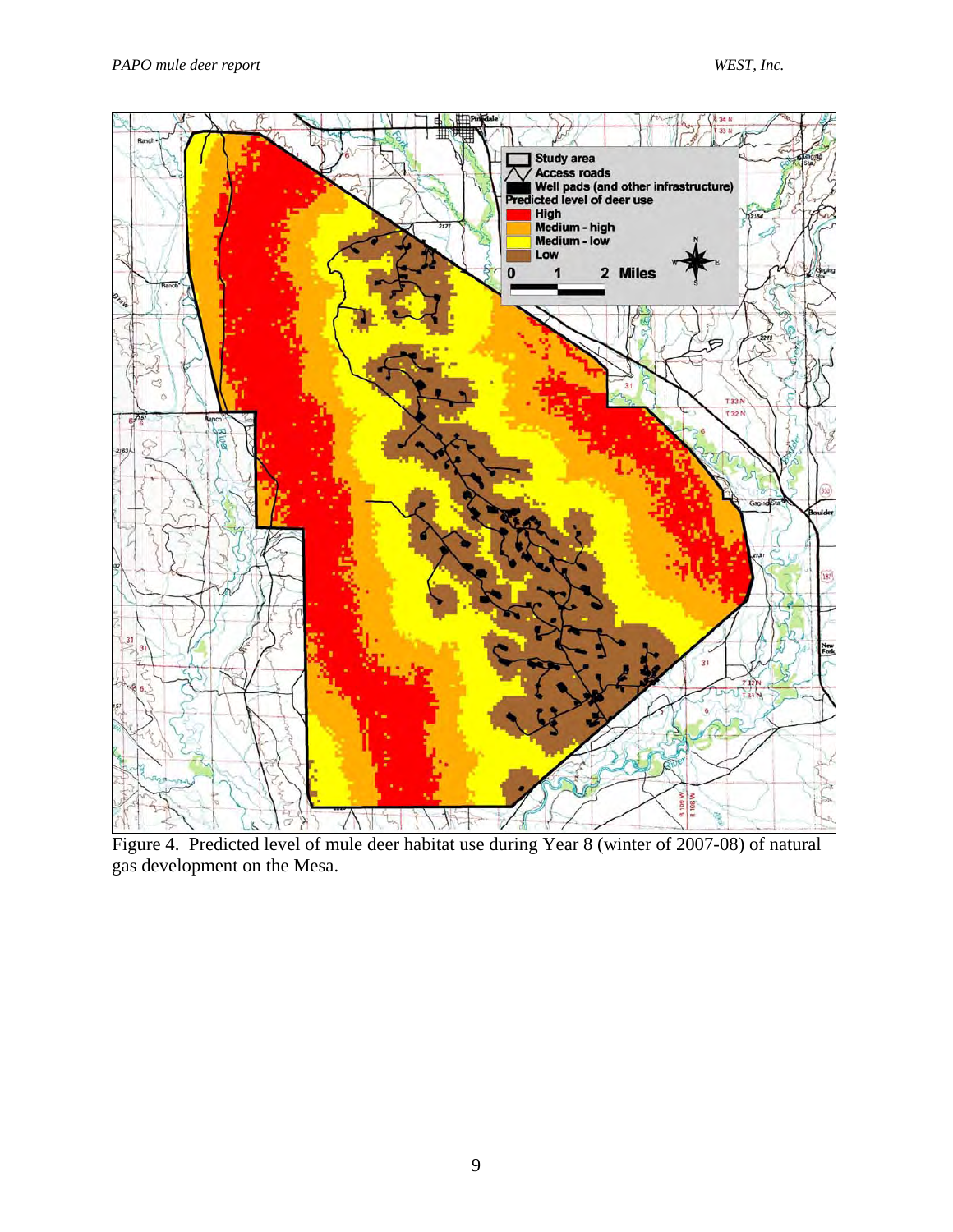#### **Resource Selection: Winter 2008-09**

We used 19,033 locations collected from 18 GPS-collared mule deer to estimate individual and population-level models for the 2008-09 winter (Table 5). Models included elevation, slope, and distance to well pad. Coefficients from the population-level model suggest that deer selected for areas with higher elevations, moderate slopes, and away from well pads. Areas with the highest predicted level of use had an average elevation of 2,230 m, slope of 5.09 degrees and were 3.36 km from well pads (Table 6). The predictive map indicated that deer use was lowest in areas with clusters of well pads (Fig. 5). The predicted levels of use were noticeably different than those observed prior to development (Fig. 1).

|                         |            |           |          |                    | Distance | <b>Distance</b>      |
|-------------------------|------------|-----------|----------|--------------------|----------|----------------------|
| Deer ID                 | $\beta$    | elevation | slope    | slope <sup>2</sup> | to well  | to well <sup>2</sup> |
| 1                       | $-21.301$  | 0.005     | 0.334    | $-0.015$           | 1.263    | $-0.547$             |
| $\boldsymbol{2}$        | $-32.595$  | 0.009     | 0.464    | $-0.025$           | 1.886    | $-0.254$             |
| 3                       | 7.953      | $-0.009$  | 0.552    | $-0.029$           | 3.277    | $-0.917$             |
| $\overline{\mathbf{4}}$ | $-43.628$  | $-0.002$  | 0.109    | 0.002              | 17.997   | $-2.006$             |
| 5                       | $-187.107$ | 0.026     | 0.711    | $-0.040$           | 51.429   | $-5.416$             |
| 6                       | $-48.295$  | 0.015     | 0.194    | $-0.006$           | 2.727    | $-0.327$             |
| $\overline{7}$          | $-27.103$  | 0.009     | 0.298    | $-0.010$           | $-4.386$ | 0.430                |
| 8                       | $-31.789$  | 0.003     | 0.111    | 0.000              | 7.496    | $-0.772$             |
| 9                       | $-14.317$  | 0.002     | 0.469    | $-0.021$           | 2.397    | $-1.196$             |
| 10                      | $-36.878$  | 0.013     | 0.180    | $-0.011$           | $-2.082$ | 0.264                |
| 11                      | $-33.370$  | 0.011     | 0.047    | 0.003              | $-1.683$ | 0.247                |
| 12                      | 0.022      | $-0.005$  | 0.078    | $-0.003$           | 1.340    | $-0.207$             |
| 13                      | $-73.227$  | 0.027     | 0.127    | $-0.008$           | 2.596    | $-0.330$             |
| 14                      | $-11.848$  | 0.001     | 0.182    | $-0.001$           | 0.555    | $-0.558$             |
| 15                      | $-52.851$  | 0.015     | 0.326    | $-0.013$           | 7.025    | $-1.151$             |
| 16                      | $-39.107$  | 0.014     | 0.208    | $-0.012$           | $-3.589$ | 0.497                |
| 17                      | $-63.099$  | 0.019     | 0.364    | $-0.015$           | 7.417    | $-1.282$             |
| 18                      | $-32.480$  | 0.011     | $-0.100$ | 0.008              | $-1.236$ | 0.124                |
| average                 | $-41.168$  | 0.009     | 0.259    | $-0.011$           | 5.246    | $-0.745$             |
| SE                      | 9.836      | 0.002     | 0.047    | 0.003              | 2.977    | 0.317                |
| P-value                 | < 0.001    | 0.001     | < 0.001  | 0.001              | 0.096    | 0.031                |

Table 5. Coefficients for individual deer and population-level model during the 2008-09 winter. Model coefficients indicate that 13 of 18 deer selected for areas away from well pads.

Table 6. Average values of model variables in low, medium-low, medium-high, and high use deer categories during the 2008-09 winter.

|                           | Predicted Mule Deer Use |             |            |       |  |  |
|---------------------------|-------------------------|-------------|------------|-------|--|--|
| Model Variables           | High                    | Medium-High | Medium-Low | Low   |  |  |
| Elevation (m)             | 2.230                   | 2.189       | 2.244      | 2.218 |  |  |
| Slope (degrees)           | 5.09                    | 3.24        | 3.80       | 2.81  |  |  |
| Distance to well pad (km) | 3.36                    | 2.95        | 1.39       | 0.29  |  |  |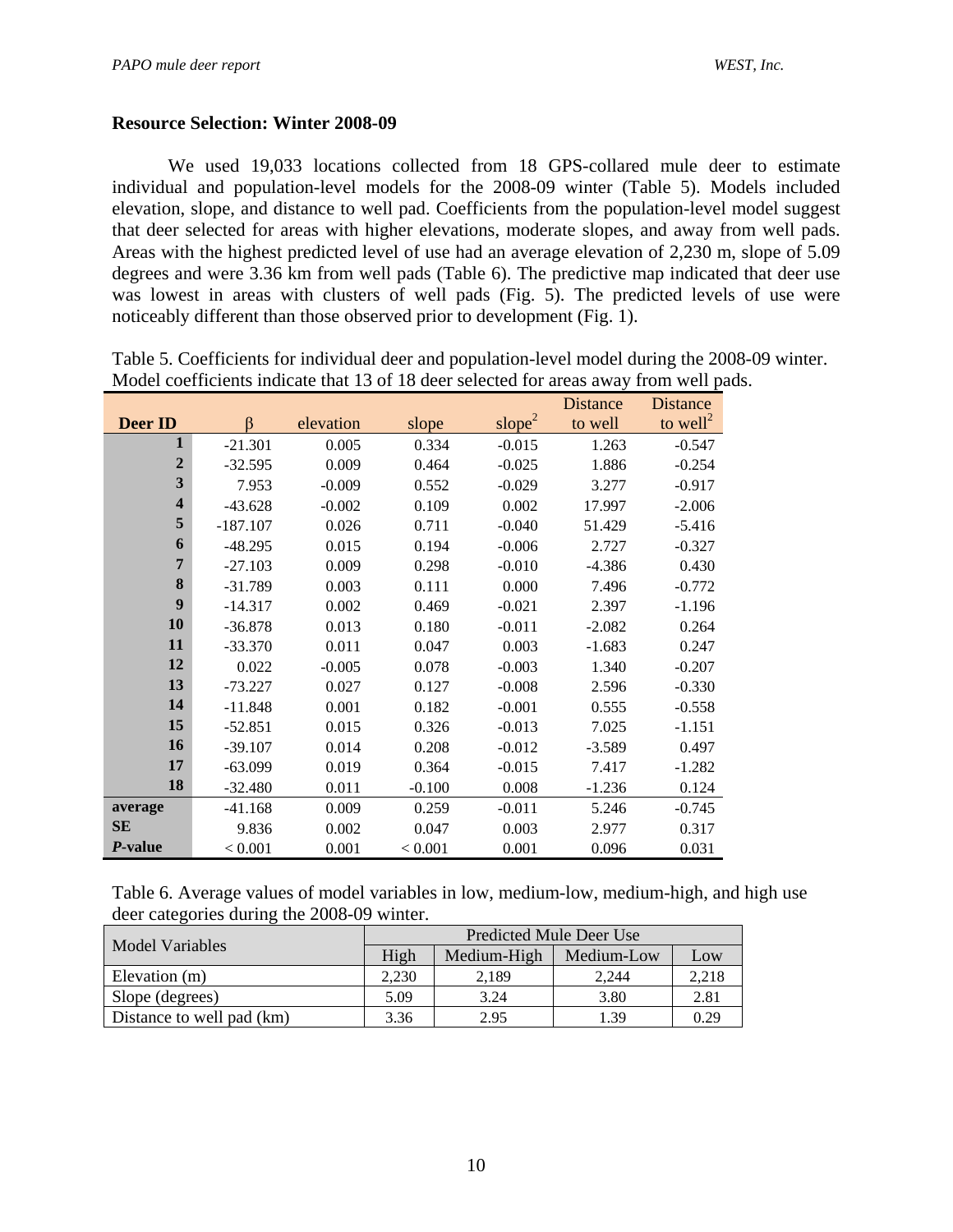

Figure 5. Predicted level of mule deer habitat use during Year 9 (winter of 2008-09) of natural gas development on the Mesa.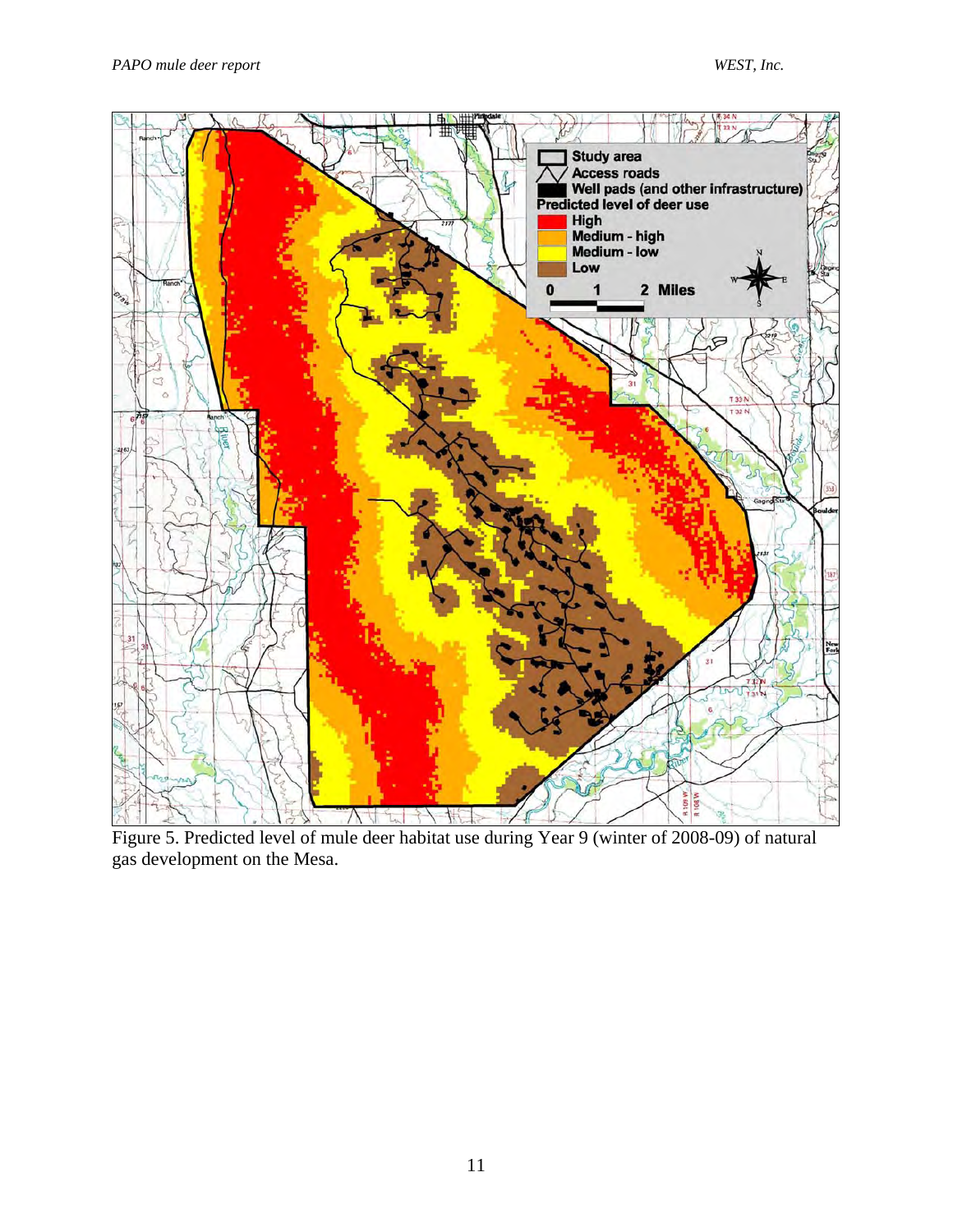#### **Resource Selection: Winter 2009-10**

We used 15,143 locations collected from 21 GPS-collared mule deer to estimate individual and population-level models for the 2009-10 winter (Table 7). Models included elevation, slope, and distance to well pad. Distance to road was not included as a variable because it was strongly correlated with distance to well pads. Coefficients from the populationlevel model suggest that deer selected for areas with higher elevations, moderate slopes, and away from well pads. Areas with the highest predicted level of use had an average elevation of 2,256 m, slope of 5.06 degrees and were 2.43 km from well pads (Table 8). The predictive map indicated that deer use was lowest in areas with clusters of well pads (Fig. 6). The predicted levels of use were noticeably different than those observed prior to development (Fig. 1).

| Table 7. Coefficients for individual deer and population-level model during the 2009-10 winter. |
|-------------------------------------------------------------------------------------------------|
| Model coefficients indicate that 16 of 21 deer selected for areas away from well pads.          |

|                 |            |           |          |                    | <b>Distance</b> | <b>Distance</b>      |
|-----------------|------------|-----------|----------|--------------------|-----------------|----------------------|
| Deer ID         | $\beta$    | elevation | slope    | slope <sup>2</sup> | to well         | to well <sup>2</sup> |
| 1               | $-140.124$ | 0.049     | 0.109    | $-0.004$           | 12.480          | $-1.754$             |
| $\sqrt{2}$      | $-7.761$   | $-0.001$  | 0.619    | $-0.025$           | $-1.107$        | $-0.211$             |
| 3               | $-10.329$  | 0.000     | 0.261    | $-0.013$           | 2.235           | $-0.523$             |
| $\overline{4}$  | $-26.229$  | 0.000     | 0.752    | $-0.067$           | 9.602           | $-1.348$             |
| 5               | $-90.608$  | 0.032     | 0.102    | $-0.007$           | 7.059           | $-1.202$             |
| 6               | $-35.295$  | 0.011     | 0.508    | $-0.019$           | $-0.104$        | $-0.025$             |
| $\overline{7}$  | 8.361      | $-0.011$  | 0.019    | $-0.004$           | 4.879           | $-0.709$             |
| 8               | $-125.724$ | 0.051     | 0.033    | 0.001              | 1.445           | $-0.634$             |
| 9               | $-46.079$  | 0.013     | 0.801    | $-0.048$           | 4.923           | $-0.870$             |
| 10              | $-22.418$  | 0.006     | 0.170    | $-0.004$           | $-0.437$        | $-0.156$             |
| 11              | $-47.287$  | 0.014     | 0.255    | $-0.014$           | 4.659           | $-0.780$             |
| 12              | $-62.039$  | 0.023     | 0.663    | $-0.037$           | $-1.917$        | 0.198                |
| 13              | $-37.542$  | 0.009     | 0.373    | $-0.025$           | 5.504           | $-0.851$             |
| 14              | $-56.456$  | 0.018     | 0.619    | $-0.028$           | 2.702           | $-0.217$             |
| 15              | $-106.088$ | 0.042     | 0.229    | $-0.012$           | 0.293           | $-0.032$             |
| 16              | $-93.110$  | 0.036     | 0.515    | $-0.028$           | 0.945           | $-0.050$             |
| 17              | 2.067      | $-0.011$  | 0.220    | $-0.014$           | 9.699           | $-1.550$             |
| 18              | $-96.907$  | 0.038     | 0.222    | $-0.013$           | 0.690           | $-0.064$             |
| 19              | $-2.114$   | $-0.004$  | 0.491    | $-0.016$           | 2.313           | $-1.114$             |
| 20              | $-94.890$  | 0.031     | 0.220    | $-0.006$           | 14.174          | $-2.957$             |
| 21              | $-39.740$  | 0.014     | $-0.027$ | 0.005              | $-1.723$        | 0.111                |
| average         | $-53.824$  | 0.017     | 0.341    | $-0.018$           | 3.729           | $-0.702$             |
| <b>SE</b>       | 9.537      | 0.004     | 0.055    | 0.004              | 1.012           | 0.168                |
| <i>P</i> -value | < 0.001    | < 0.001   | < 0.001  | < 0.001            | 0.001           | < 0.001              |

| Table 8. Average values of model variables in low, medium-low, medium-high, and high use |  |
|------------------------------------------------------------------------------------------|--|
| deer categories during the 2009-10 winter.                                               |  |

| Model Variables           | Predicted Mule Deer Use |             |            |       |  |  |
|---------------------------|-------------------------|-------------|------------|-------|--|--|
|                           | High                    | Medium-High | Medium-Low | Low   |  |  |
| Elevation (m)             | 2.256                   | 2.207       | 2.227      | 2,181 |  |  |
| Slope (degrees)           | 5.06                    | 3.74        | 3.68       | 2.45  |  |  |
| Distance to well pad (km) | 2.43                    | 2.33        | 1.57       | 1.66  |  |  |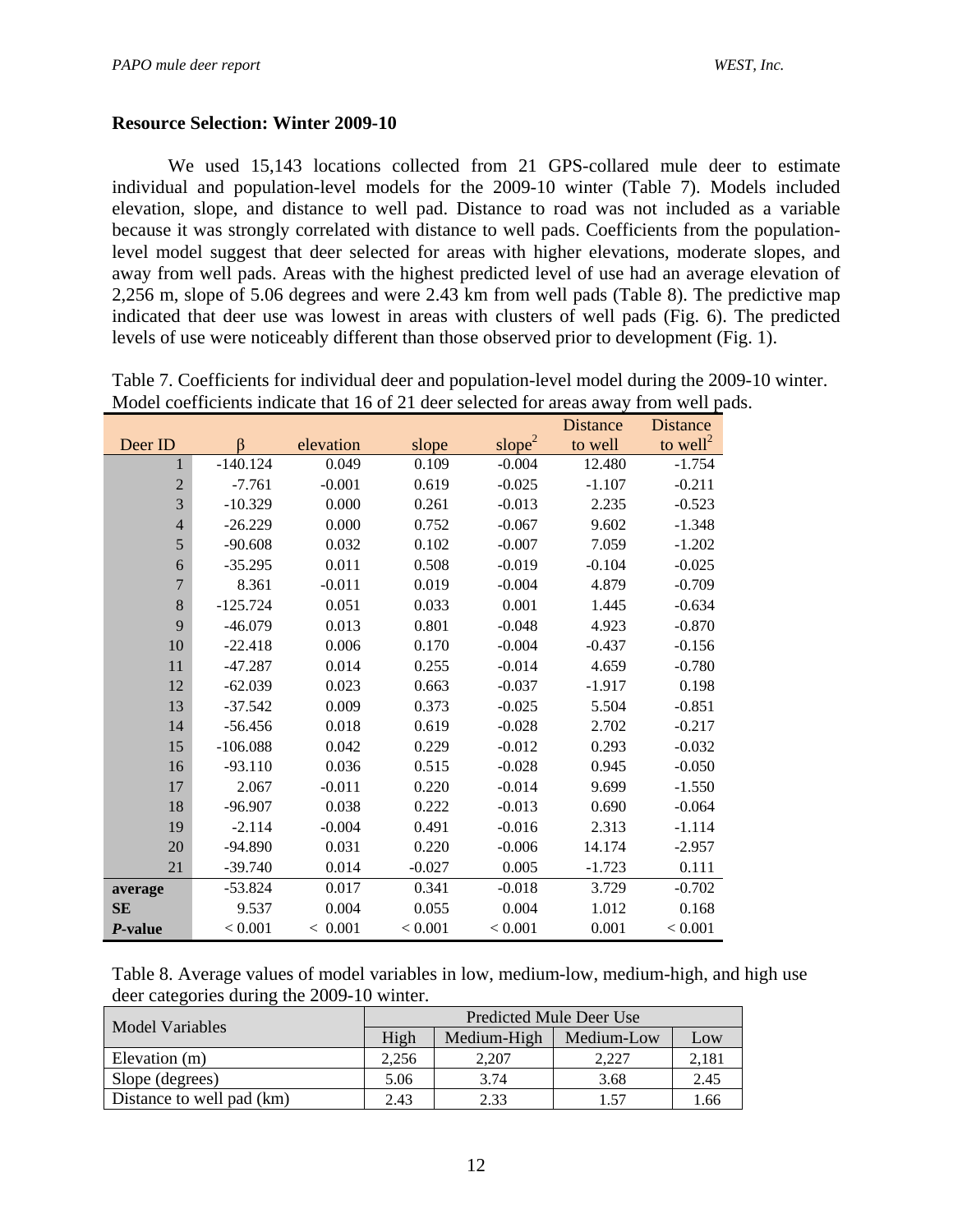

Figure 6. Predicted level of mule deer habitat use during Year 10 (winter of 2009-10) of natural gas development on the Mesa.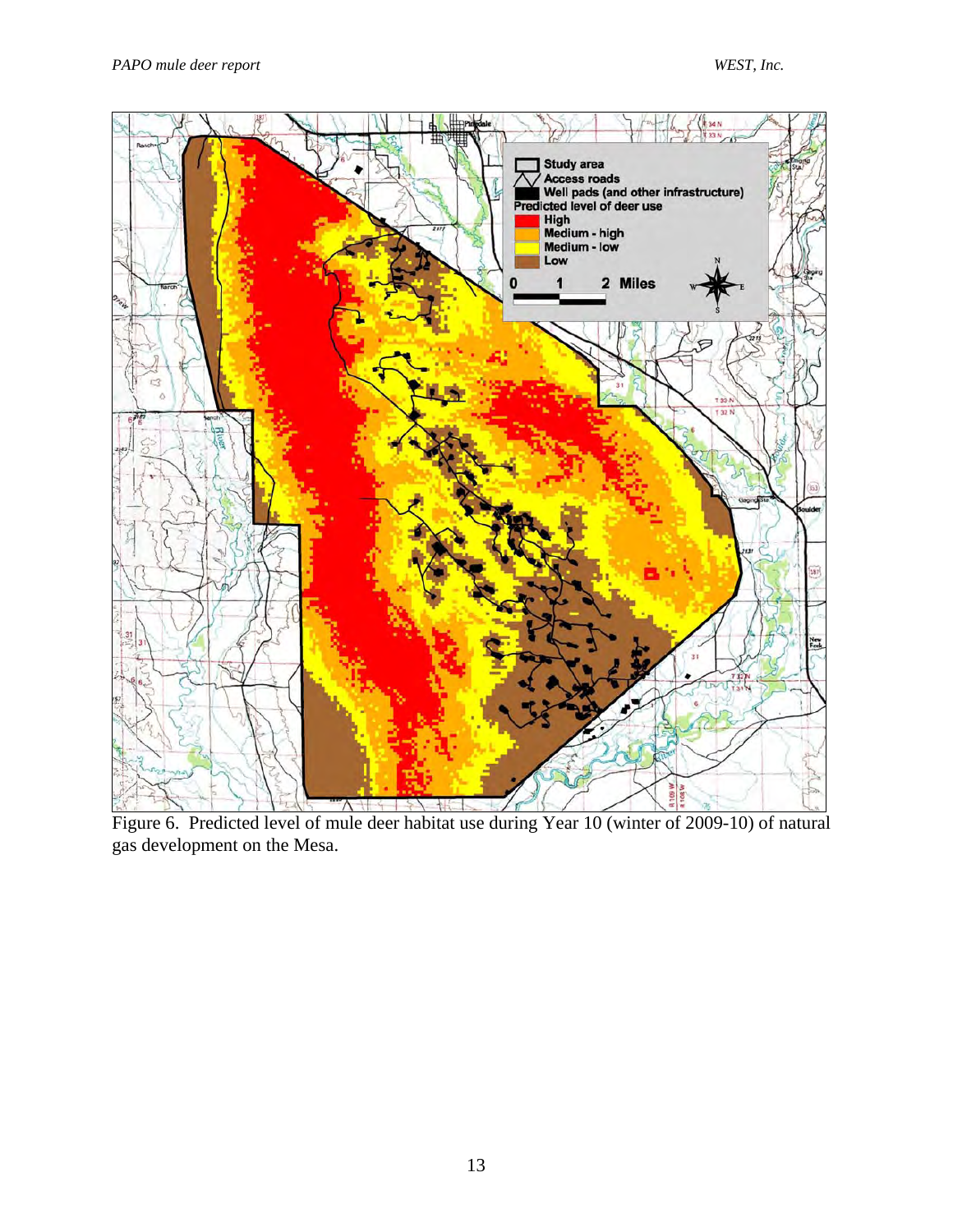#### **Abundance**

 We conducted aerial surveys in the Mesa during the winters of 2001 through 2009. Abundance estimates declined 2001 through 2004, increased from 2005 through 2008, and declined further in 2009 (Fig. 7). Estimated deer abundance and 90% confidence intervals in the Mesa was 5,228  $\pm$  1,350 in 2001, 4,676  $\pm$  1,010 in 2002, 3,564  $\pm$  650 in 2003, 2,818  $\pm$  536 in 2004, 2,894  $\pm$ 513 in 2005,  $3,156 \pm 774$  in 2006,  $3,638 \pm 698$  in 2007,  $3,850 \pm 531$  in 2008, and  $2,088 \pm 535$  in 2009 (Fig. 8). Based on year-to-year comparisons, deer abundance declined by 60% between 2001 and 2009. The observed decline is considerably less if the 2005 estimate of 2,894 is used as the baseline (Table 1), as deer declined 28% between 2005 and 2009. A weighted regression analysis revealed a negative trend over the 9-year period (*Abundance* =  $4383 - 190$ [*year*],  $R^2 = 23\%$ ) with an average decline of 190 deer per year. This negative trend had a *P*-value of 0.11, which is slightly higher than the 0.05 or 0.10 values often used to determine statistical significance. However, this *P*value is still relatively low and indicates the observed negative trend was unlikely to occur by chance. Based on the 9-year weighted regression trend, deer abundance declined 36% from 2001 to 2009.

During the same time period, WGFD population estimates for the entire Sublette herd unit were: 34,700, 32,920, 34,020, 26,630, 28,040, 26470, 31,200, 28,700, and 26,060 (Fig. 7). Based on year-to-year comparisons, deer abundance declined by 25% since 2001. Using 2005 as the baseline (Table 1), deer abundance declined by 7% between 2005 and 2009. Regression analysis revealed a negative trend over the 9-year period (*Abundance* = 34278 - 884[*year*],  $R^2 = 43\%$ ,  $P =$ 0.03), with an average decrease of 884 deer per year. Based on the 9-year regression trend, deer abundance declined by 21% from 2001 to 2009. We note that the WGFD estimates were modeled from POPII software and have no confidence intervals associated with them.



Figure 7. Abundance estimates in the Mesa compared to those for the entire Sublette herd unit, 2001 to 2009.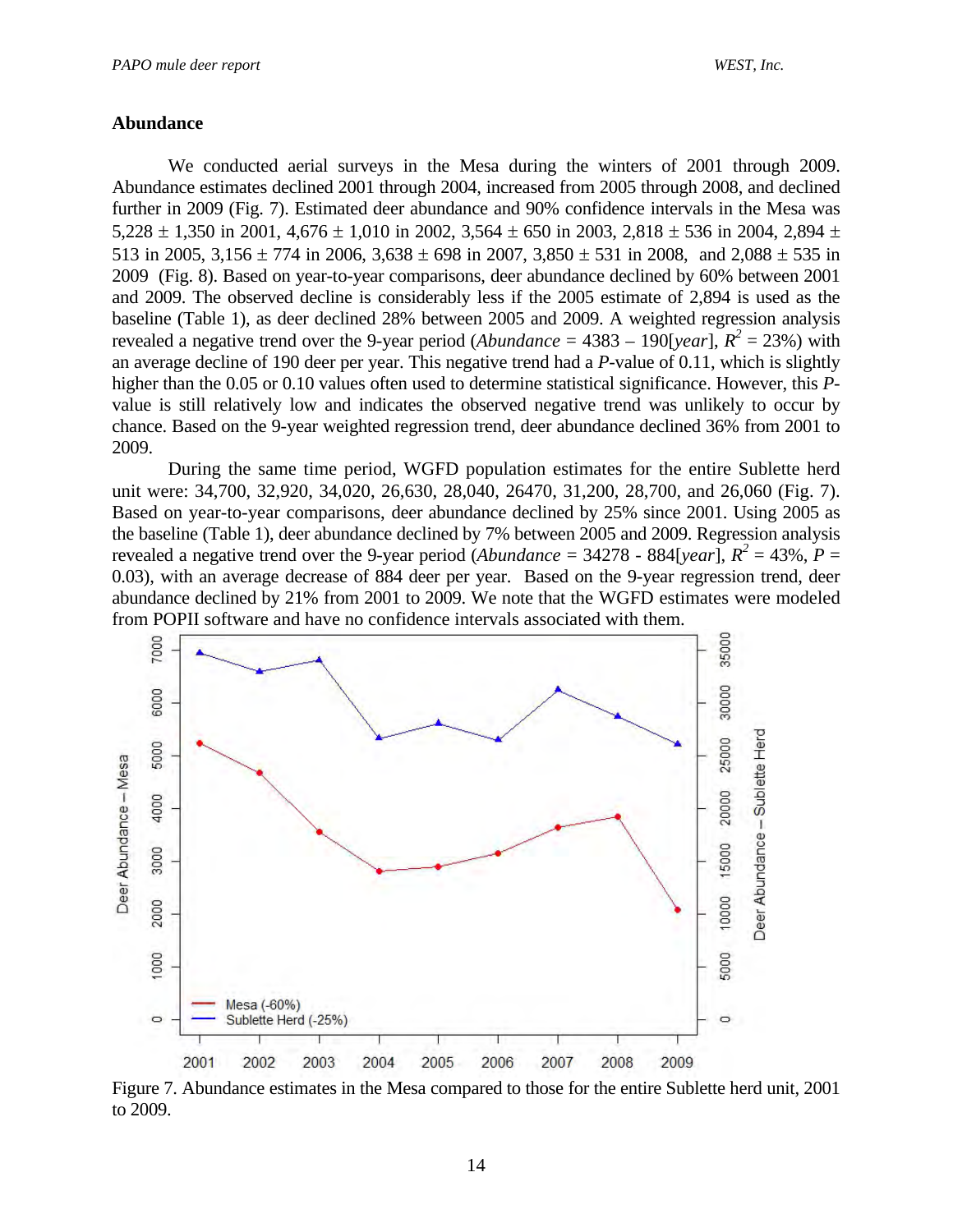Additionally, we conducted aerial surveys in the Ryegrass/Soapholes area from 2006 through 2009. Table 9 shows summary statistics for abundance estimates for the winters 2007-2009. Abundance estimates in the Ryegrass/Soapholes steadily increased 2006 through 2009. Estimated deer abundance and 90% confidence interval in the reference area was  $986 \pm 391$  in 2006, 1,106  $\pm$ 428 in 2007,  $1,862 \pm 410$  in 2008, and  $2,223 \pm 330$  in 2009 (Fig. 8, Table 9). A weighted regression analysis revealed a positive trend over the 4-year period (*Abundance* =  $436 + 444$ [*year*],  $R^2 = 91\%$ ,  $P = 0.03$ , with an average increase of 444 deer per year.



Figure 8. Estimates of mule deer abundance and 90% confidence intervals for the Mesa (red), 2001-2009 and Ryegrass/Soapholes (blue), 2006-2009.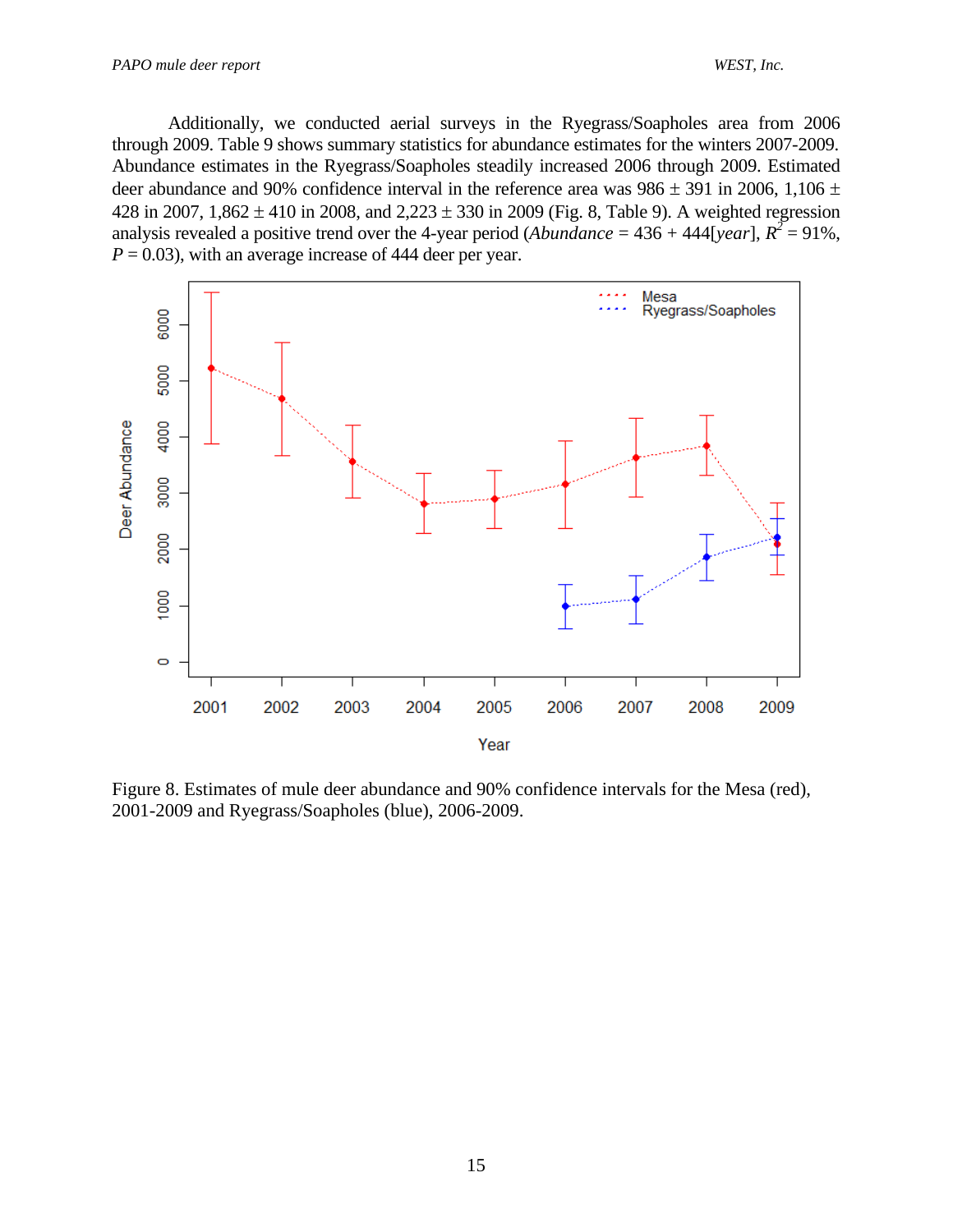| <b>Summary Statistics</b>                | <b>Mesa</b>         |                     |                     | <b>Ryegrass/Soapholes</b> |                      |                     |
|------------------------------------------|---------------------|---------------------|---------------------|---------------------------|----------------------|---------------------|
| Year                                     | 2007                | 2008                | 2009                | 2007                      | 2008                 | 2009                |
| Total Quadrats $(U)$                     | 68                  | 68                  | 68                  | 33                        | 33                   | 33                  |
| Quadrats Sampled $(u)$                   | 34                  | 34                  | 34                  | 17                        | 17                   | 17                  |
| Deer Counted (N)                         | 1,819               | 1,925               | 1,044               | 570                       | 959                  | 1,145               |
| Density Estimate $(D)$                   | 54                  | 57                  | 31                  | 34                        | 56                   | 67                  |
| Variance $(\hat{Var}(\hat{D}))$          | 38.98               | 22.56               | 22.90               | 62.12                     | 57.04                | 36.93               |
| Standard Error ( $SE(\hat{D})$ )         | 6.24                | 4.75                | 4.79                | 7.88                      | 7.55                 | 6.08                |
| 90% Confidence Interval                  | (44, 64)            | (48, 66)            | (22, 40)            | (21, 47)                  | (44, 68)             | (57, 77)            |
| Abundance Estimate( $\hat{N}$ )          | 3,638               | 3,850               | 2,088               | 1,106                     | 1,862                | 2,223               |
| Variance( $V\hat{a}r(\hat{N})$ )         | 180,225             | 104312              | 105876              | 67,646                    | 62,117               | 40221               |
| Standard Error $(SE(N))$                 | 424.53              | 322.97              | 325.39              | 260.09                    | 249.23               | 200.55              |
| 90% Confidence Interval                  | $(2,940-$<br>4,336) | $(3,319-$<br>4.381) | $(1,553-$<br>2,829) | (678, 1, 534)             | $(1,452 -$<br>2,272) | $(1,893-$<br>2,553) |
| Coefficient of Variation $CV(\hat{N})$ ) | 12%                 | 8%                  | 16%                 | 24%                       | 13%                  | 9%                  |

Table 9. Summary statistics for mule deer abundance in the Mesa and Ryegrass/ Soapholes for winters 2007-08, 2008-09 and 2009-10. Refer to Sawyer et al. (2009*a*) for summary statistics from earlier years (2001-2007).

## **DISCUSSION**

As outlined in the BLM's Wildlife Monitoring and Mitigation Matrix (WMMM), our primary tasks were to: 1) estimate mule deer abundance in the Mesa, and 2) evaluate mule deer avoidance of infrastructure. We discuss each below.

#### *Mule Deer Abundance*

Based on the annual estimates, mule deer abundance on the Mesa was 60% lower in 2009 compared to 2001, and 28% lower in 2009 compared to 2005. We note that year-to-year comparisons can be misleading because of natural, year-to-year variability in abundance. In addition, the statistical power for detecting differences in only two years can be low. However, based on the 90% confidence intervals, the data strongly suggest that there were fewer mule deer in the Mesa during 2009 compared all years except 2004, 2005, and 2006. Generally, a more rigorous method for assessing population trend is to consider all years of data collection and examine the long-term trend using regression analysis. The 9-year (2001-2009) trend in mule deer abundance on the Mesa was negative (declining) and indicates an overall decline of 36%. Of interest is whether mule deer numbers declined at a similar rate in other portions of the Sublette herd unit. The Ryegrass/Soapholes area was identified as a potential reference area several years ago because GPS data suggests minimal deer movement between the two areas during the middle of winter, when surveys are conducted. Surveys were conducted in the Ryegrass/Soapholes area for the past 4 years and the trend in abundance was positive (increasing). The WMMM specifies that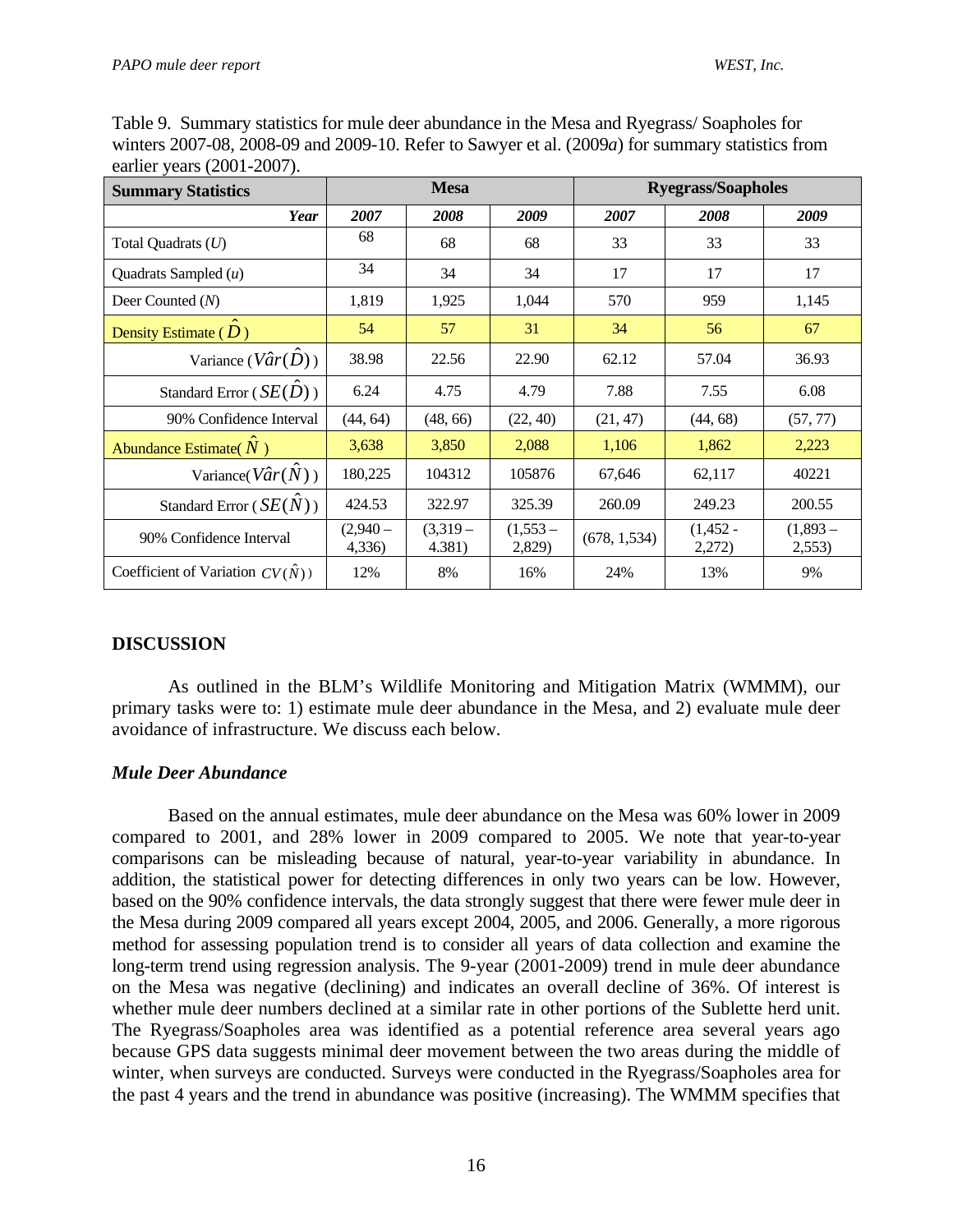the reference area must be "mutually agreed upon" by agencies and industry. Currently, there is no mutually agreed upon reference area for this monitoring program.

As an additional comparison for the Mesa, the PAPO requested that abundance in the Mesa be compared to population estimates modeled by the WGFD for the entire Sublette herd unit. Based on the annual WGFD estimates, the number of mule deer in the Sublette herd unit was 25% lower in 2009 compared to 2001, and 7% lower in 2009 compared to 2005. The 9-year (2001-2009) trend in mule deer abundance for the entire herd unit was negative (declining) and indicated an overall decline of 21%. Because there was no variance estimate associated with the WGFD numbers, the precision or year to year variation in herd unit numbers is unknown. Nonetheless, if we assume the herd estimates are reliable, then it appears that mule deer numbers in the Mesa have declined at higher rate compared to the herd unit. It is important to note that the Sublette herd unit contains the Mesa, so population trends in the Mesa strongly influence those observed in the larger herd unit.

The WMMM specifies that mitigation measures will be triggered if a 15% decline in mule deer abundance is detected in any year, or a cumulative change over all years since 2005, relative to a reference area. If we only look at numbers from the last two winters (2008 to 2009), the Mesa declined by 45%, while the Ryegrass/Soapholes increased by 19% and the entire Sublette herd unit declined by 9%. However, as the independent review of WMMM (Bissonette et al. 2010) noted, the current methodology is unlikely to detect a change of 15% or less between annual abundance estimates of two populations. Their power analysis indicated that changes would need to be 35% or greater to have at least 80% confidence in detection. Given the magnitude of the observed changes between winters 2008 and 2009, the 15% threshold appears to have been exceeded, regardless of which reference area (Ryegrass/Soapholes or Sublette herd unit) is used.

#### *Why the sharp decline in deer numbers between 2008 and 2009?*

The current monitoring effort is intended to detect changes in mule deer numbers on the Mesa, but identifying the cause(s) of any change remains difficult. Here, we identify three factors that may influence deer numbers in both the Mesa and Ryegrass/Soapholes. First, the last three winters (2007, 2008, and 2009) have been mild, but 2009 was especially mild in terms of snowpack. Due to these mild conditions, it is possible that deer that normally winter on the Mesa did not return during 2009. However, we had 5 GPS-collared deer (#847, 858, 865, 876, 878) that were captured on the Mesa in 2008 and collected data through the 2009 winter. All 5 of those deer returned to their normal wintering areas on the Mesa in 2009. Second, the BLM restricted motorized use in the Ryegrass/Soapholes area west of WY 189 beginning in 2007. This restriction essentially eliminated the snowmobile and ATV antler hunting disturbance in the Ryegrass/Soapholes during the winter. Due to the reduced levels of disturbance, it is possible that this area now retains deer that previously would have moved on to the Mesa. And third, following the 2008 record of decision, the level of winter drilling activity increased on the Mesa. It is possible that this increased winter disturbance affected fawn survival or adult reproduction.

#### *Mule Deer Avoidance*

Consistent with previous monitoring on the Mesa (Sawyer et al. 2009*a*), data from GPScollared deer were used in a resource selection analysis to determine how or if gas field infrastructure affected mule deer distribution on the Mesa. Consistent with results from 2001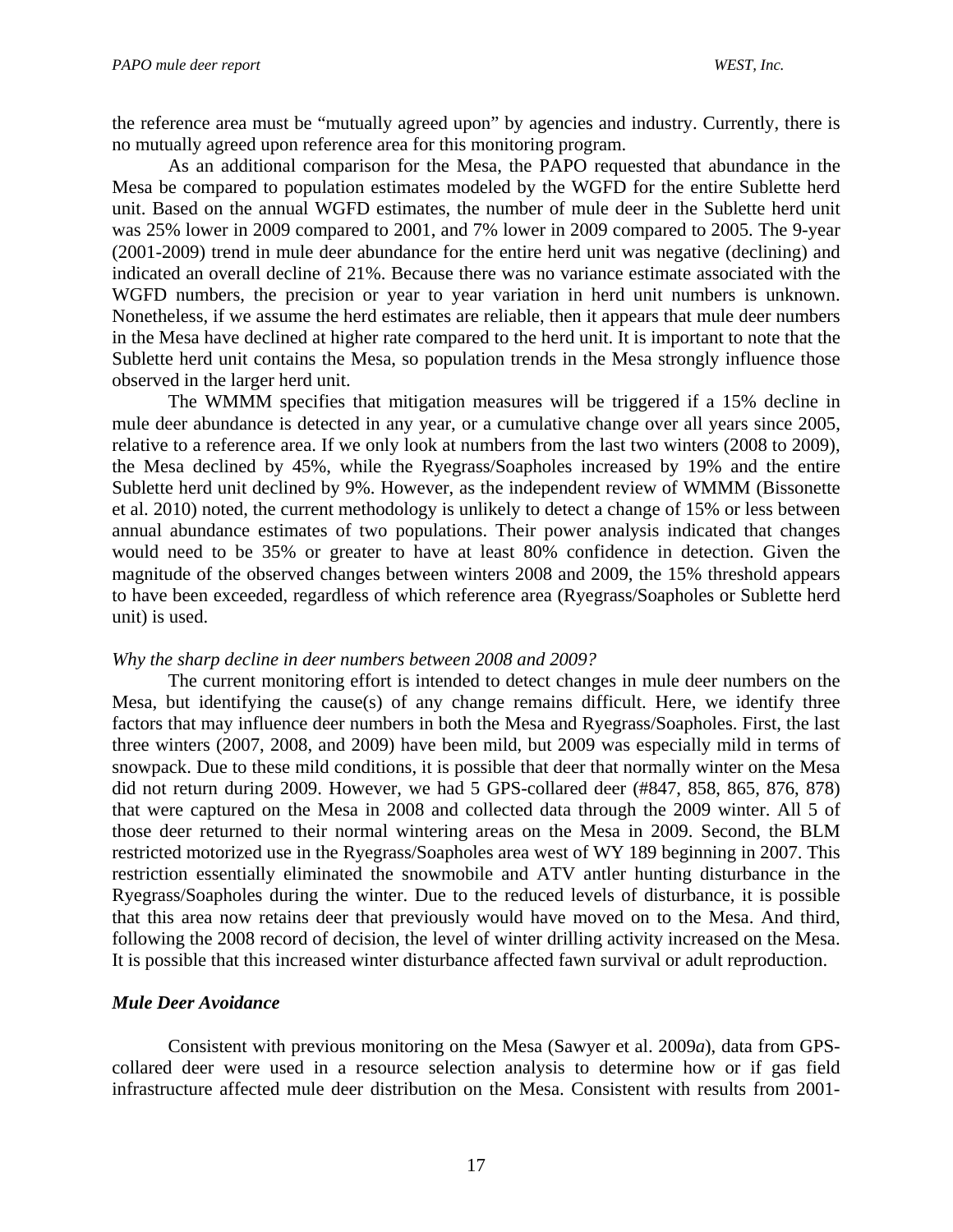2007 (Sawyer et al. 2009*a*), we found that mule deer continued to avoid areas close to well pads in years 8 (2007), 9 (2008), and 10 (2009) of development. If deer had acclimated to well pads, then distance to well pad would not be a significant variable in the resource selection model.

The WMMM specifies that mitigation measures may be triggered if the avoidance distance increases by an average of 0.50 km per year for two consecutive years (concurrent with 15% population decline). However, as noted by the independent review of WMMM (Bissonette et al. 2010), it is unclear how this metric should be calculated. Further, because winter range is limited in size, we would not expect mule deer avoidance of infrastructure to increase indefinitely. For example, since development began in 2000, areas of the Mesa predicted as highuse deer habitat have consistently been  $2.5 - 3.5$  km away from well pads (e.g., Tables 4, 6, 8). Nonetheless, if these values are used as the WMMM avoidance metric, then no 0.50 km increase in avoidance has been detected in 2 consecutive years since the study was initiated and the avoidance threshold has not been exceeded. Because it is unclear exactly how this avoidance criterion should be measured and implemented, we provide an alternative avoidance analysis in Appendix A.

## **LITERATURE CITED**

- Bissonette, J. A., G. C. White, and P. R. Krausman. 2010. Review: Mule deer monitoring, Pinedale Anticline. Mule deer monitoring plan review committee. Pinedale Anticline Planning Office, Pinedale, Wyoming.
- Bureau of Land Management [BLM]. 2008. Record of Decision: Final Supplemental Environmental Impact Statement for the Pinedale Anticline Oil and Gas Exploration and Development Project. Pinedale Field Office, Wyoming.
- Freddy, D. J., G. C. White, M. C. Kneeland, R. H. Kahn, J. W. Unsworth, W. J. deVergie, V. K. Graham, J. H. Ellenberger, and C. H. Wagner. 2004. How many mule deer are there? Challenges of credibility in Colorado. Wildlife Society Bulletin 32:916–927.
- Millspaugh, J. J., R. M. Nielson, L. McDonald, J. M. Marzluff, R. A. Gitzen, C. D. Rittenhouse, M. W. Hubbard, and S. L. Sheriff. 2006. Analysis of resource selection using utilization distributions. Journal of Wildlife Management 70:384–395.
- Samuel, M. D., E. O. Garton, M. W. Schlegel, and R. G. Carson. 1987. Visibility bias during aerial surveys of elk in northcentral Idaho. Journal of Wildlife Management 51:622–630.
- Sawyer, H., R. M. Nielson, F. Lindzey, and L. L. McDonald. 2006. Winter habitat selection of mule deer before and during development of a natural gas field. Journal of Wildlife Management 70:396- 403.
- Sawyer, H., R. Neilson, and D. Strickland. 2009*a*. Sublette Mule Deer Study (Phase II): Final Report 2007 - long-term monitoring plan to assess potential impacts of energy development on mule deer in the Pinedale Anticline Project Area. Western Ecosystems Technology, Inc. Cheyenne, Wyoming.
- Sawyer, H., M. J. Kauffman, and R. M. Nielson. 2009*b*. Influence of well pad activity on the winter habitat selection patterns of mule deer. Journal of Wildlife Management 73:1052-1061*.*
- Thomas, D. L., and E. J. Taylor. 2006. Study designs and tests for comparing resource use and availability II. Journal of Wildlife Management 70:324–336.
- Thompson, W. L., G. C. White, and C. Gowan. 1998. Monitoring Vertebrate Populations. Academic Press, San Diego, California, USA.